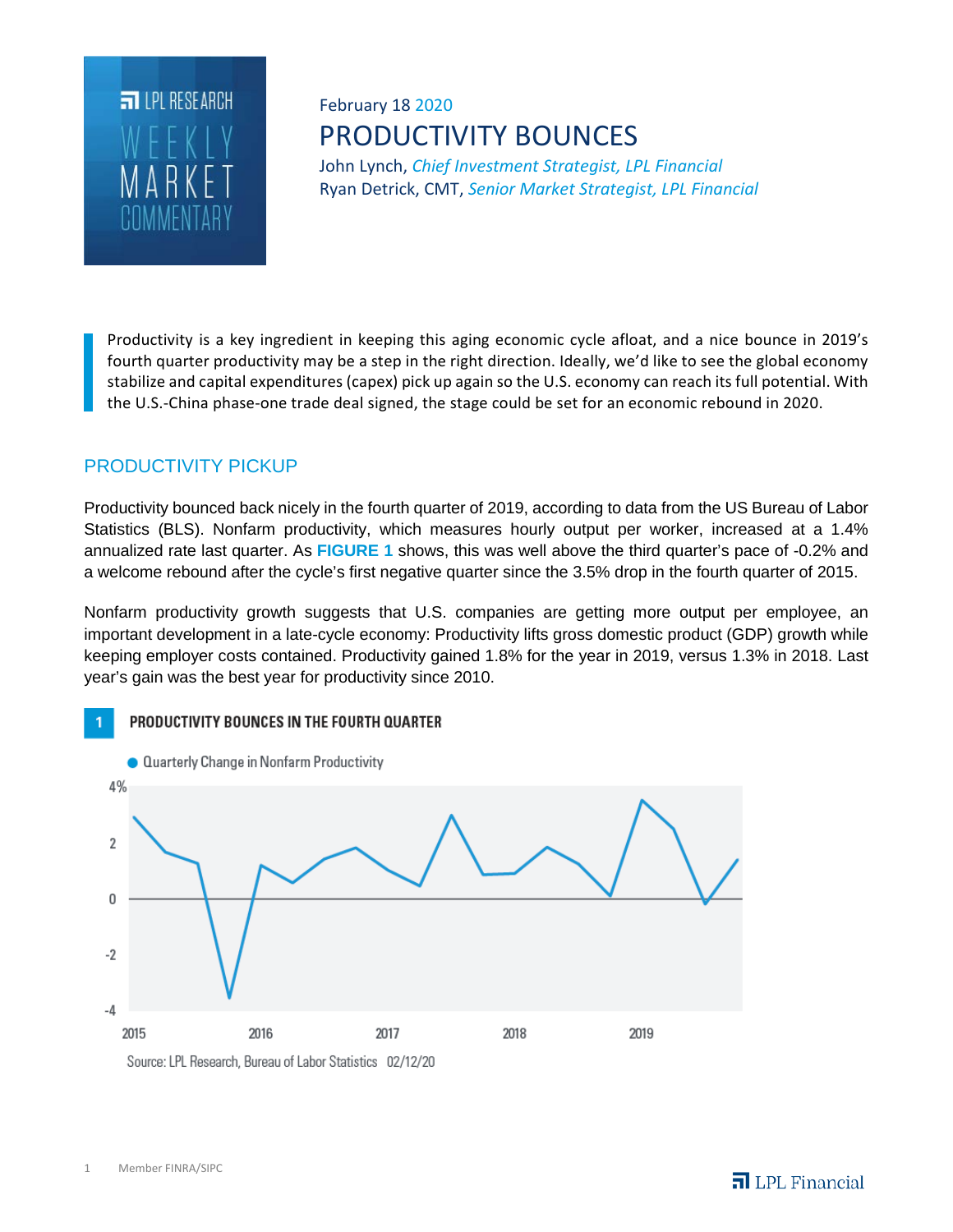### WHY PRODUCTIVITY IS IMPORTANT

Higher productivity is a powerful tool, as it can boost both consumer and corporate well-being. Productivity increases typically have come as businesses invested in capital improvements and employee training, which is why growth in capex is a key part of our economic outlook.

Growing productivity also may help offset rising labor expenses, as companies get more output per dollar spent, which can help mitigate inflationary pressures and support healthy profit margins for U.S. companies.

Increased business spending is the primary catalyst for higher productivity, as better equipment and training boost output per worker, although a tightening labor market has also helped. Labor shortages and accelerating wage growth normally have motivated companies to invest in boosting output with current labor. In turn, workers may get paid more as output increases, which could flow through to higher consumer spending.

After seeing solid growth in productivity the first two quarters of 2019, a substantial slowdown occurred in the third quarter as the U.S.-China trade dispute weighed on global growth and disrupted global supply chains. U.S. businesses have largely shelved investment in the face of elevated uncertainty, as nonresidential investment has dropped for the past three quarters for the first time since early 2016.

The U.S.-China phase-one trade deal could be a positive for business investment, as it removes a major uncertainty and could motivate some businesses to resume expansion plans in 2020 and beyond.

### MORE SIGNS OF IMPROVEMENT

The Organisation of Economic Co-operation and Development (OECD) U.S. Composite Leading Indicator (CLI) made a fresh eight-month high in December, up for the fourth consecutive month, suggesting the broad economic rebound from late 2019 had staying power early in 2020. Various global leading indicators have turned higher, with the most significant likely being a recent upgraded outlook for the key German economy.

Additionally, small business optimism has remained near historic highs, and a recent Gallup Poll revealed that the number of Americans who said they are better off today than a year ago hit its highest level since 1999. Optimism plays an important role in economic activity—as long as optimism persists, the odds of a recession could remain fairly low.

Last, corporate America delivered better-than-expected earnings results for the fourth quarter and had good things to say regarding their 2020 outlooks. In fact, S&P 500 Index earnings growth is tracking to a nearly 1% year-over-year increase, up from the nearly 3% decline analysts expected before earnings season started (source: FactSet). Given that strong earnings help to fund capex, which in turn drives productivity, this recordlong economic expansion could potentially last longer than many think.

### WEEKLY MARKET PERFORMANCE REPORT

Please see our new *Weekly Market Performance* report with insights on major asset classes.